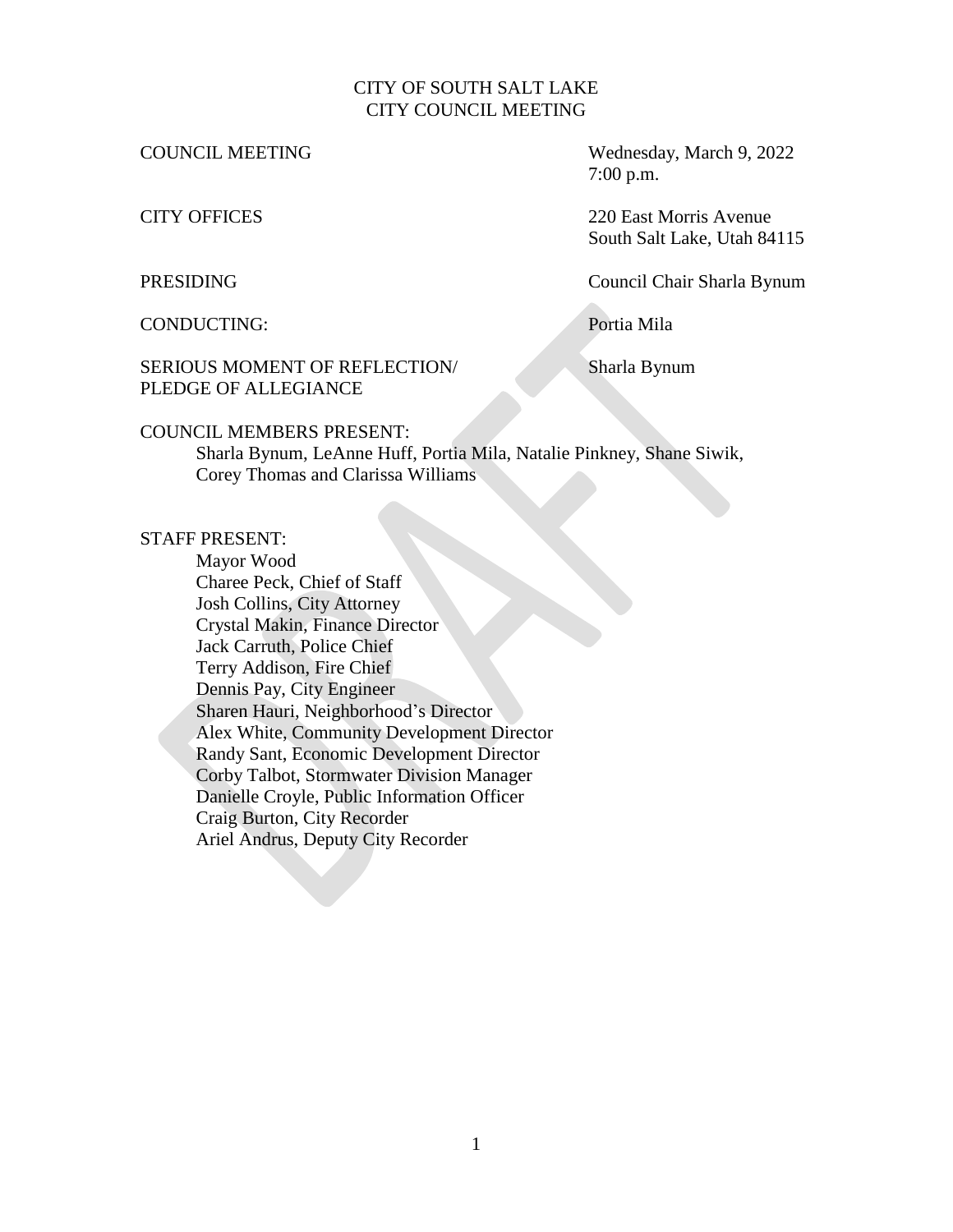# **NO ACTION COMMENTS**

- **1. SCHEDULING.** The City Recorder informed those at the meeting of upcoming events, meetings, activities, etc.
- **2. CITIZEN COMMENTS/QUESTIONS.** None
- **3. MAYOR COMMENTS.**
- **4. CITY ATTORNEY COMMENTS**. None.
- **5. CITY COUNCIL COMMENTS.** None

# **UNFINISHED BUSINESS**

## **1. A Resolution of the South Salt Lake City Council Approving the Purchase of Certain Real Property for the Sewer Lift Station**

Council Member Thomas made a motion to approve this Resolution

MOTION: Corey Thomas SECOND: Natalie Pinkney Roll Call Vote: Bynum: Yes Huff: Yes Mila: Yes Pinkney: Yes Siwik: Yes Thomas: Yes Williams: Yes

> **2. Discussion Regarding Amending Section 2.04.065 of the South Salt Lake Municipal Code to Amend the Mayor's Compensation and Set a Date for a Public Hearing**

Council Member Pinkney made a motion to hold a Public Hearing on March 23, 2022 at 7:30pm.

MOTION: Natalie Pinkney SECOND: LeAnne Huff Voice Vote: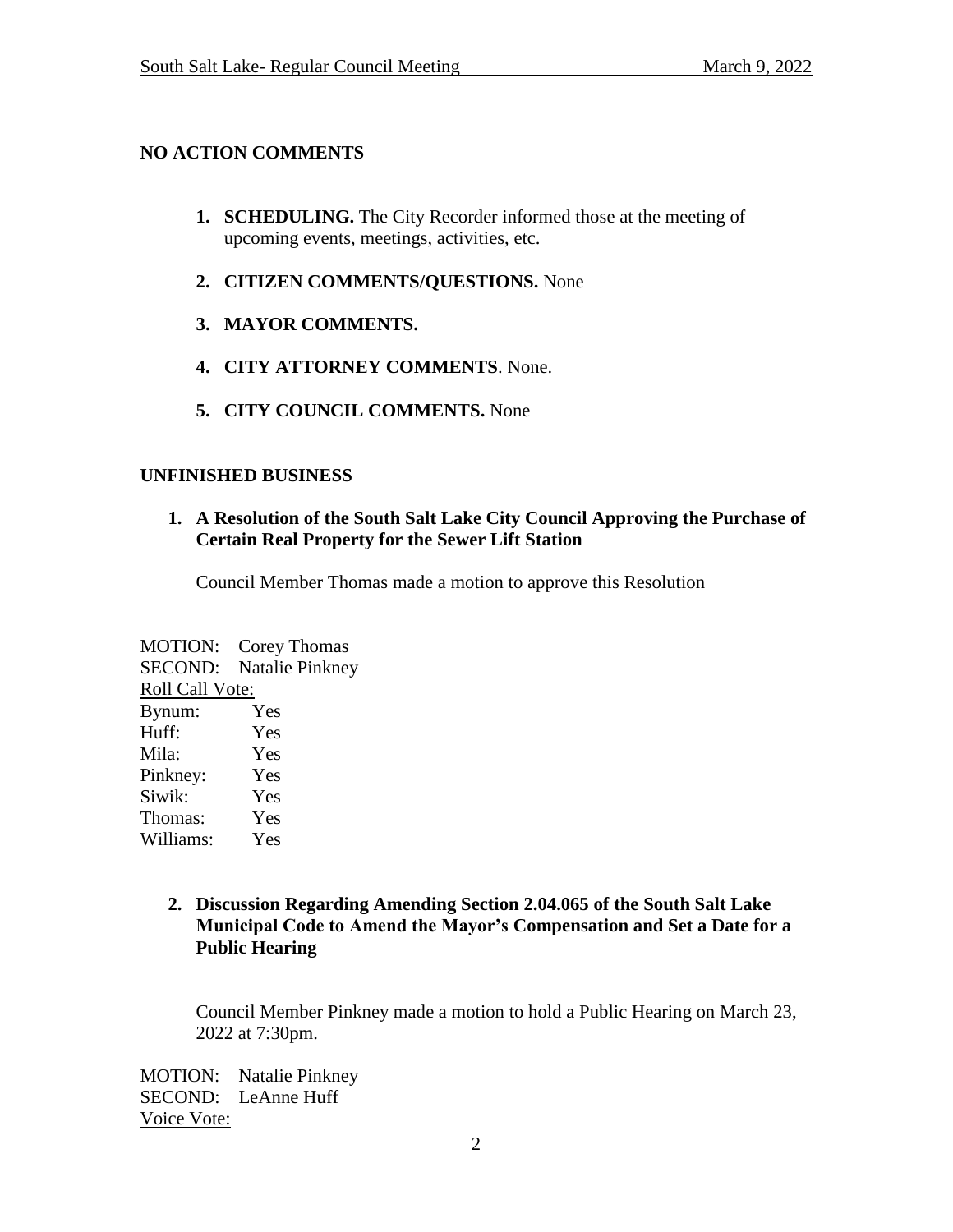| Bynum:    | Yes      |
|-----------|----------|
| Huff:     | Yes      |
| Mila:     | Yes      |
| Pinkney:  | Yes      |
| Siwik:    | $\rm No$ |
| Thomas:   | Yes      |
| Williams: | Yes      |

#### **NEW BUSINESS**

**1. An Ordinance of the South Salt Lake City Council Amending Section 3.11.100 of the South Salt Lake Municipal Code to Modify Fees in South Salt Lake City to Create a Stormwater Maintenance Fee**

Council Chair Bynum made a motion to move this item to the March 23, 2022 Regular Meeting

MOTION: Sharla Bynum SECOND: LeAnne Huff Voice Vote: Bynum: Yes

| Huff:     | Yes |
|-----------|-----|
| Mila:     | Yes |
| Pinkney:  | Yes |
| Siwik:    | Yes |
| Thomas:   | Yes |
| Williams: | Yes |

## **2. An Ordinance of the South Salt Lake City Council Amending Section 2.08.075 of the South Salt Lake Municipal Code to Amend the City Council's Compensation**

Council Chair Bynum made a motion hold a public hearing for March 23, 2022 at 7:30pm to raise the City Council's yearly salary to \$17,431.

MOTION: Sharla Bynum SECOND: Portia Mila Voice Vote: Bynum: Yes Huff: Yes Mila: Yes Pinkney: Yes Siwik: No Thomas: Yes Williams: Yes

> **3. A Resolution of the South Salt Lake City Council Approving the Purchase of the Certain Real Property Located at 20 East Southgate Avenue**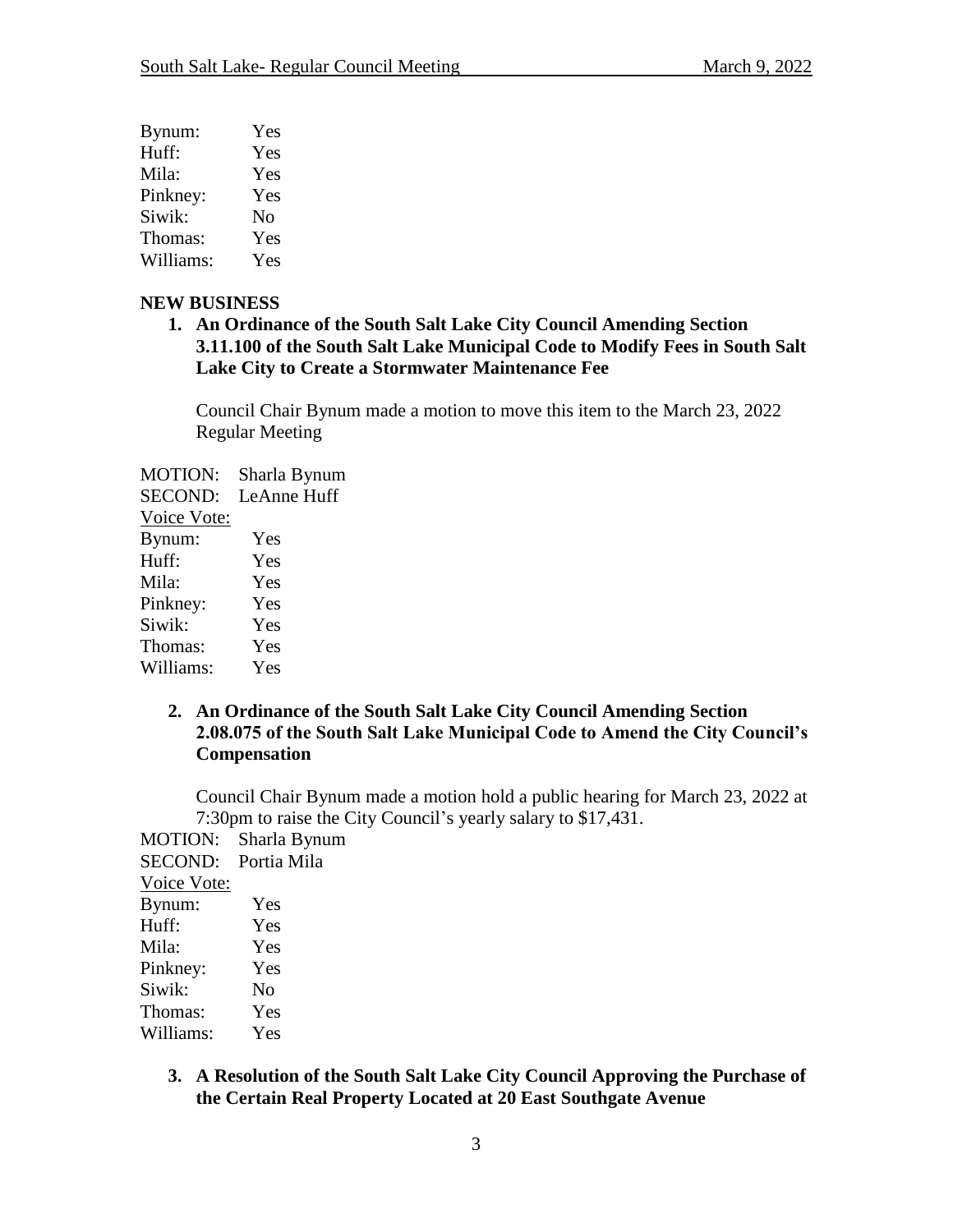Council Chair Bynum made a motion to move this item to the March 23, 2022 Regular Meeting

MOTION: Sharla Bynum SECOND: Shane Siwik Voice Vote: Bynum: Yes Huff: Yes Mila: Yes Pinkney: Yes Siwik: Yes Thomas: Yes Williams: Yes

## **4. A Resolution of the South Salt Lake City Council Approving the Purchase of the Certain Real Property Located at 2761 South Main Street**

MOTION: Sharla Bynum SECOND: Natalie Pinkney Voice Vote: Bynum: Yes Huff: Yes Mila: Yes Pinkney: Yes Siwik: Yes Thomas: Yes Williams: Yes

## **Public Hearing – To Receive Public Input Regarding Proposed Amendments to all 2021/2022 Fund Budgets**

Public hearing opened at 7:51pm and closed at 7:52pm.

Council Chair Bynum made a motion to approve the budget amendment ordinance

MOTION: SECOND: Roll Call Vote: Bynum: Yes Huff: Yes Mila: Yes Pinkney: Yes Siwik: Yes Thomas: Yes Williams: Yes